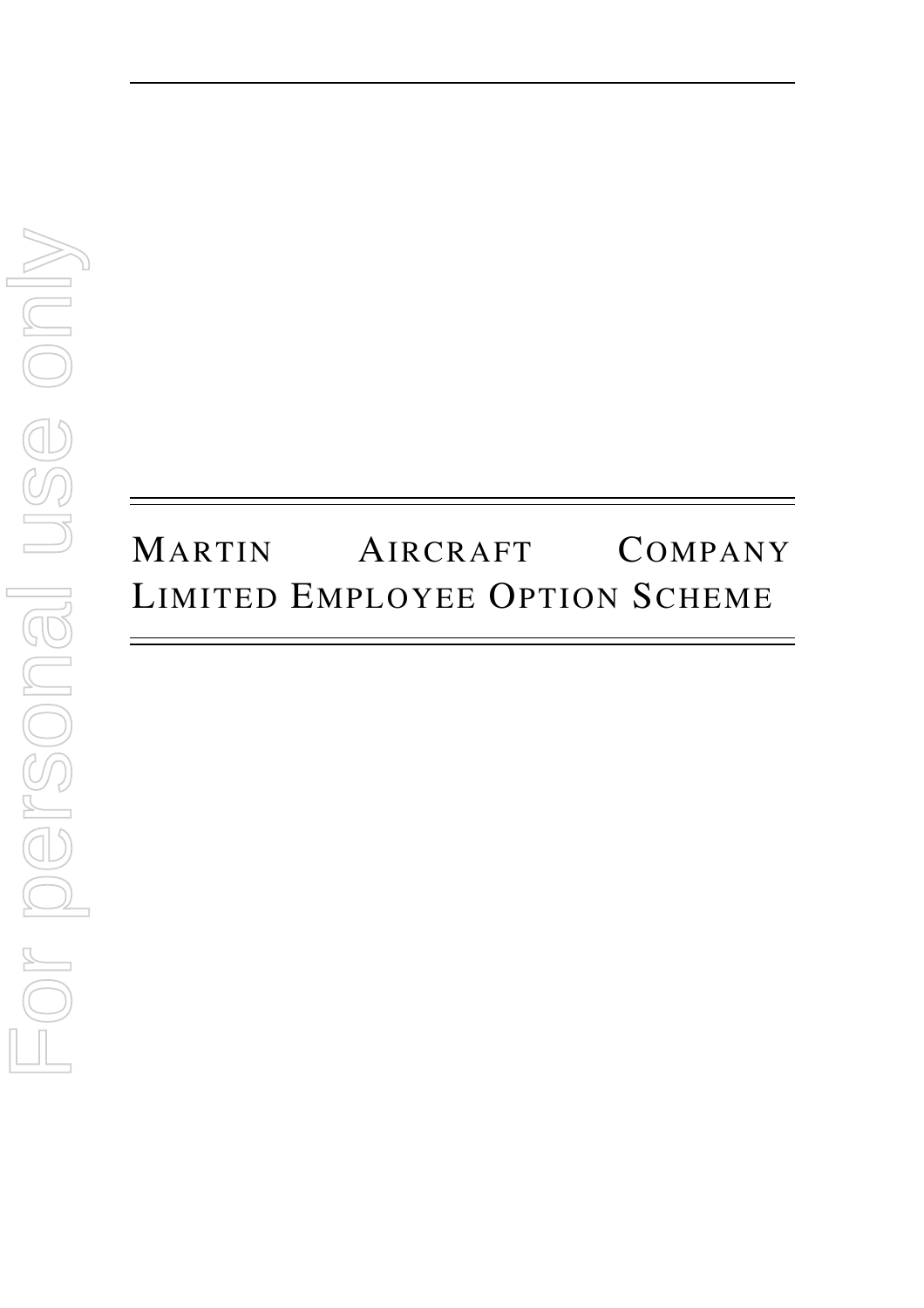# **1 Introduction**

## **1.1** *Name*

The name of this scheme is the *Martin Aircraft Company Limited Employee Option Scheme*.

# **1.2** *Purpose*

The Scheme is intended to create incentives for, and enable the Company to attract and/or retain key employees, by conferring on them a right to participate in the equity of the Company.

# **2 Key terms**

Unless the context requires otherwise:

*Board* means the board of directors of the Company;

*Breach* means a breach of:

- (i) the Company's constitution;
- (ii) the listing and/or other rules of any stock exchange on which securities in the Company are quoted; and/or
- (iii) any statute or regulation;

*Business Day* means a day on which licensed, registered and/or principal banks are open for normal banking business in New Zealand;

*Company* means Martin Aircraft Company Limited;

*Employee* means a person who has Employment with the Company;

*Employment* means any directorship, employment, service relationship or service contract with the Company or any of its subsidiaries;

*Exercise Period* means the period specified in an offer of an Option;

*Exercise Price* means the amount specified in an offer of an Option;

*Option* means (subject to clause 9) an option granted to a Participant to subscribe for an ordinary share in the Company under the Scheme;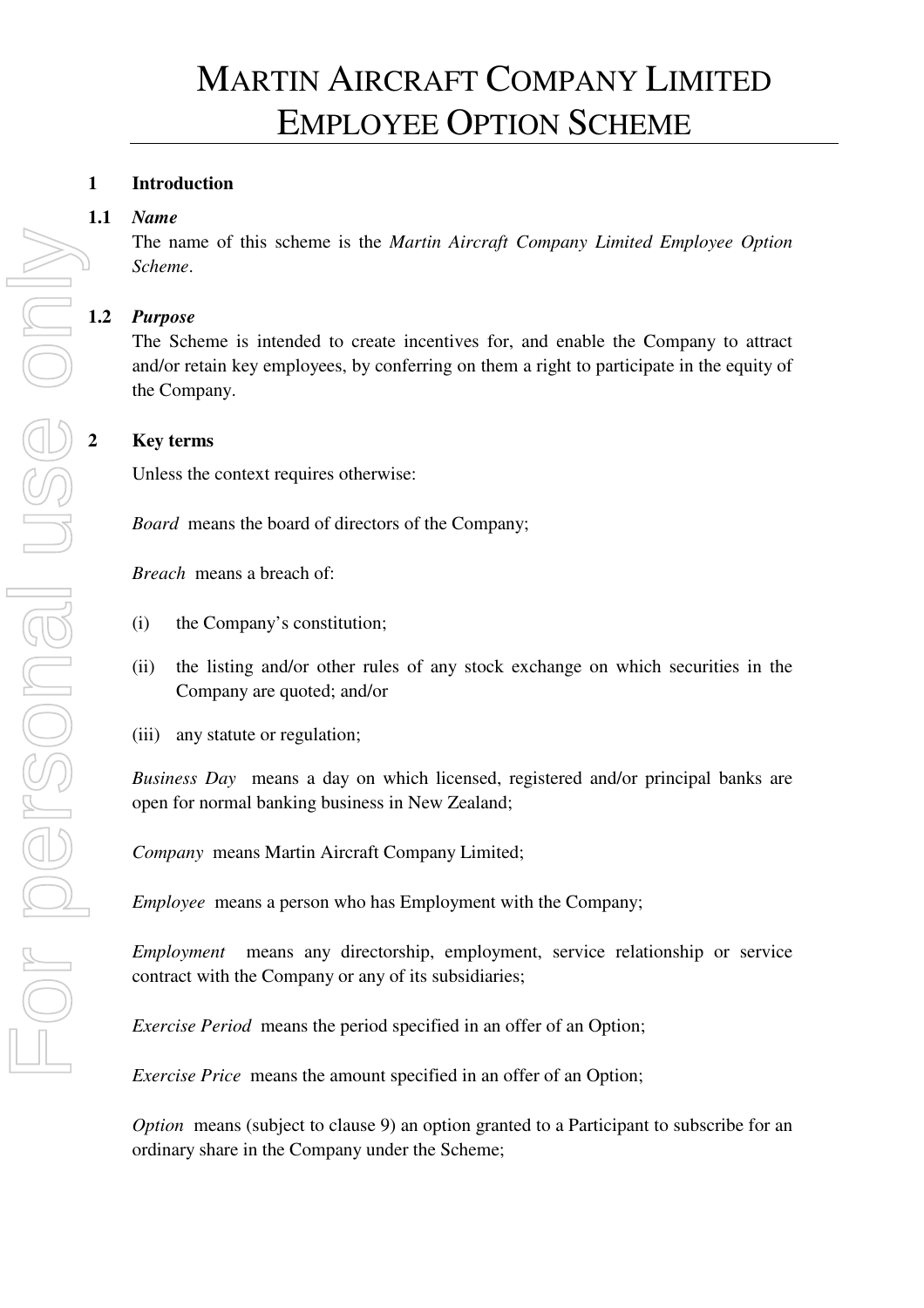*Participant* means an existing or prospective Employee who accepts an offer of an Option, and that person's successors; and

*Scheme* means the Martin Aircraft Company Limited Employee Option Scheme recorded in this document as amended from time to time.

# **3 The Board**

# **3.1** *Administration*

The Board will administer all aspects of the Scheme, including the offering of Options. Any matter to be determined by the Board will be determined as it sees fit in its sole discretion.

# **3.2** *Delegation*

The Board may delegate to any person (and revoke any delegation of) all or any of its powers, discretions, rights and obligations under the Scheme from time to time as it sees fit, and reference to the *Board* will be construed accordingly.

# **4 Offers**

The Board may make an offer of Options to an existing or prospective Employee, each offer will:

- (i) be in writing;
- (ii) enclose a copy of the Scheme;
- (iii) specify the number of Options to be granted to the Employee;
- (iv) specify the Exercise Period;
- (v) specify the Exercise Price; and
- (vi) specify the date by which the offer may be accepted.

## **5 Acceptance of offer**

## **5.1** *Response*

An Employee who wishes to accept an offer of Options must return to the Board a completed letter of offer, within 15 Business Days after the date of the offer.

# **5.2** *Acknowledgement*

In accepting an offer of Options, a Participant acknowledges that:

(i) the terms of the Scheme are binding; and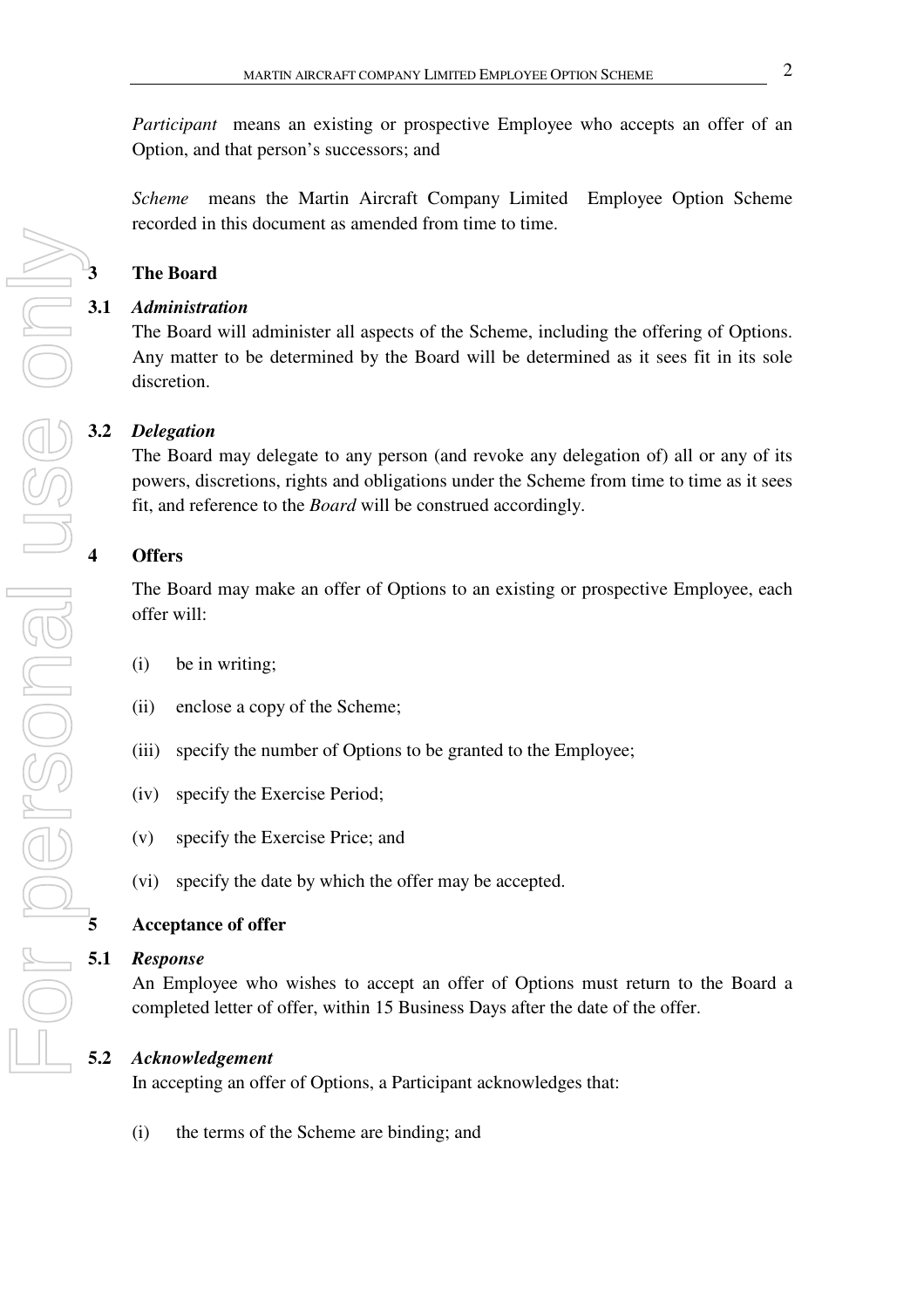(ii) participation in the Scheme does not affect the terms of the Participant's Employment or prospective Employment. In no event will the Company be deemed, by making an offer of Options, to have represented that Employment or prospective Employment will continue until, during and/or beyond the Exercise Period.

## **5.3** *Issue*

The Board will create and issue Options, and send a Participant an Options certificate, as soon as practicable.

#### **6 Exercise of Options**

Options may be exercised on any Business Day during the Exercise Period, unless:

#### **6.1** *Breach*

the Board considers that the exercise would give rise to a Breach; or

#### **6.2** *Lapse*

the Options have lapsed under clause 10.

#### **7 Procedure for exercise**

#### **7.1** *Exercise notice*

A Participant may, as the Participant sees fit from time to time (subject to clause 6), exercise part or all of that Participant's Options (subject to any minimum number or multiple of a number of Options prescribed by the Board from time to time), by giving the Board a notice specifying the Options exercised.

## **7.2** *Payment*

Any notice of exercise must be accompanied by:

- (i) payment of the aggregate Exercise Price; and
- (ii) the Options certificate.

#### **7.3** *Issue*

Within five Business Days after the date on which the Board receives:

- (i) a notice of exercise;
- (ii) payment; and
- (iii) an Options certificate,

under this clause 7, the Board will issue ordinary shares in the Company to the Participant, unless clause 6 precludes the exercise of Options (if so, the Board will give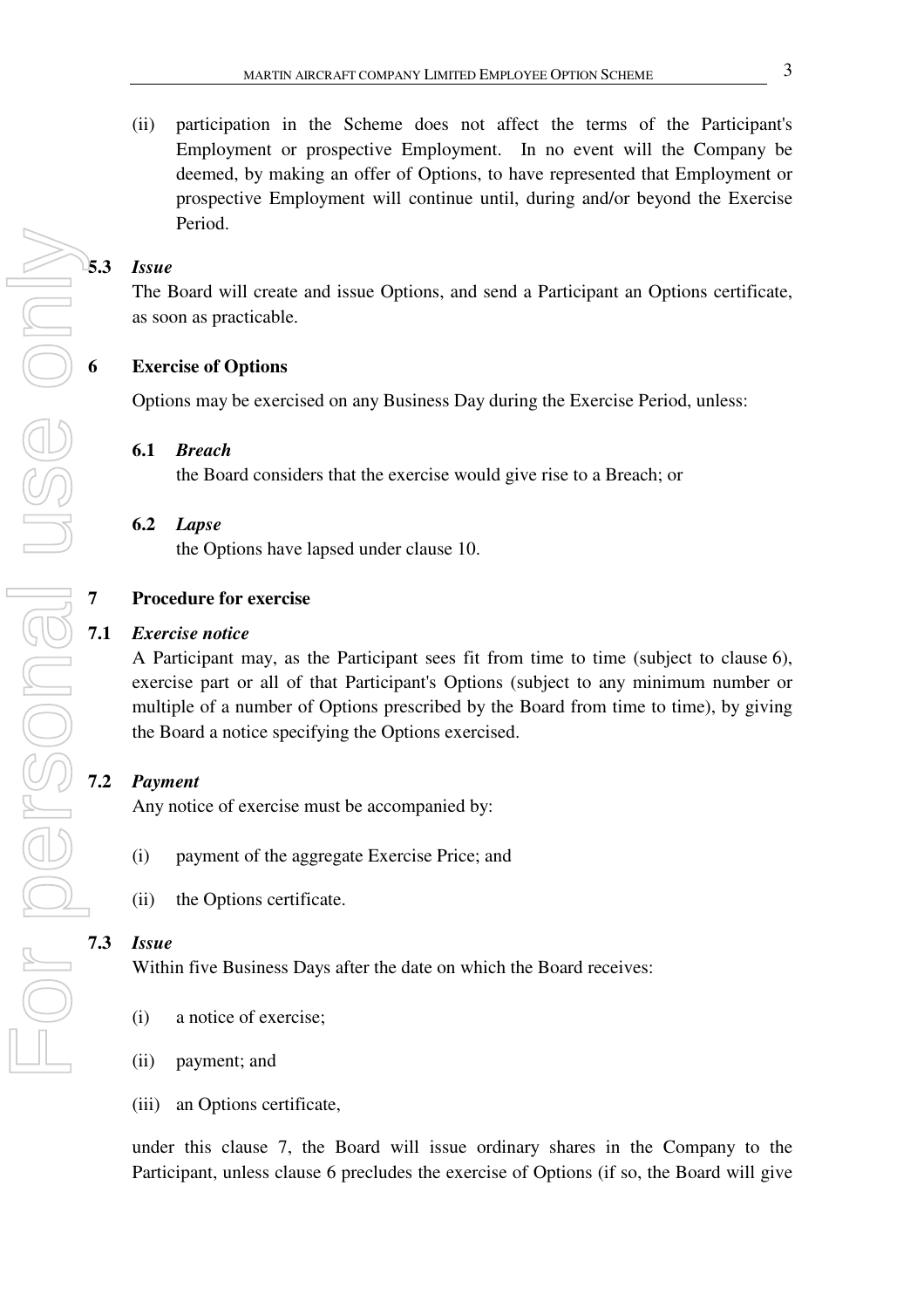notice to the Participant accordingly, refund the Exercise Price (without interest) and return the Options certificate).

## **7.4** *Board's notice*

The Board will give a further notice to a Participant who has been precluded (under clause 6.1) from exercising an Option, as soon as it considers that the exercise would no longer give rise to a Breach.

# **8 Rights on exercise**

Ordinary shares in the Company issued to Participants will be credited as fully paid and will rank equally in all respects with all other ordinary shares in the Company at the date of issue.

# **9 Adjustment to Exercise Price and number of shares**

# **9.1** *Rights issue*

There will be no adjustment to the Exercise Price or the number of ordinary shares in the Company to be received on the exercise of Options, if the Company makes a rights issue before the exercise of an Option.

# **9.2** *Reconstruction*

The Board may adjust the Exercise Price and/or the number of ordinary shares in the Company to be received on the exercise of Options and/or take any other steps which it considers equitable, if:

- (i) there is a consolidation, subdivision, bonus issue, cancellation, redemption or acquisition by the Company or any other rearrangement or reconstruction whatever of ordinary shares in the Company which changes the proportionate interest in the Company represented by an ordinary share; or
- (ii) the Company amalgamates with another company,

so that the contingent benefits conferred on Participants before and after the relevant event remain consistent. Any adjustment and/or other step will not confer benefits on Participants which are inconsistent with the benefits conferred on the Company's shareholders.

# **10 Lapse of Options**

# **10.1** *Before Exercise Period*

A Participant's Options will lapse immediately if the Participant ceases to be an Employee before the commencement of the Exercise Period.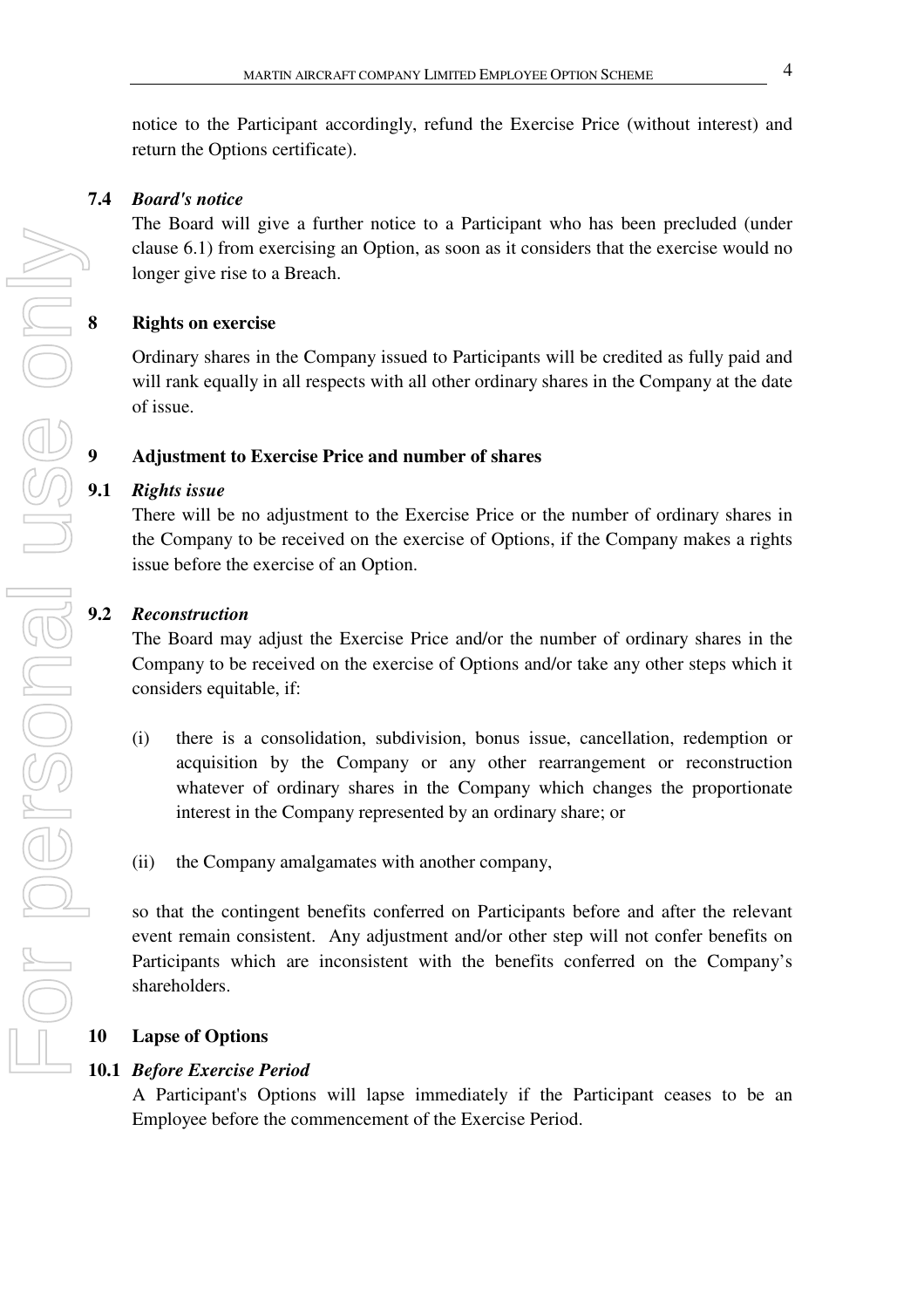#### **10.2** *During Exercise Period: leaving the company other than by summary dismissal*

During the Exercise Period, a Participant's Options will lapse on the day of departure. The Board may vary this at its discretion in special circumstances.

#### **10.3** *During Exercise Period: summary dismissal*

During the Exercise Period, a Participant's Options will lapse immediately if the Participant ceases to be an Employee due to summary dismissal by the Company or any of its subsidiaries or the Participant's employer.

#### **10.4** *During Exercise Period: compulsory acquisition*

During the Exercise Period, a Participant's Options will lapse immediately if a person acquires or exercises the right to acquire all outstanding ordinary shares in the Company under the compulsory acquisition provisions of the Company's constitution. The Company will, within 20 Business Days after the date of the acquisition, in respect of each Option which has lapsed under this clause 10.4:

- (i) if cash only is paid under the acquisition, pay a Participant an amount equivalent to the cash paid for each ordinary share in the Company under the acquisition less the Exercise Price;
- (ii) if shares or securities only comprise the consideration under the acquisition:
	- pay in cash each Participant the aggregate amount the Participant would be entitled to under clause 10.4(i); or
	- arrange the transfer or issue to each Participant of shares or securities (of the same type) equal in value to that amount; or
- (iii) if shares or securities comprise part only of the consideration for the acquisition:
	- pay in cash each Participant the aggregate amount the Participant would be entitled to under clause 10.4(i); or
	- arrange the payment of cash and the transfer or issue of shares or securities (of the same type) to each Participant equal in value to that amount and in the proportion determined by the Board.

For the purposes of clauses 10.4(ii) and 10.4(iii), the Board will in its sole discretion determine the fair value of the shares or securities being offered.

#### **10.5** *Expiration of Exercise Period*

An Option, which has not lapsed under clauses 10.2 to 10.4, lapses on the expiration of the Exercise Period.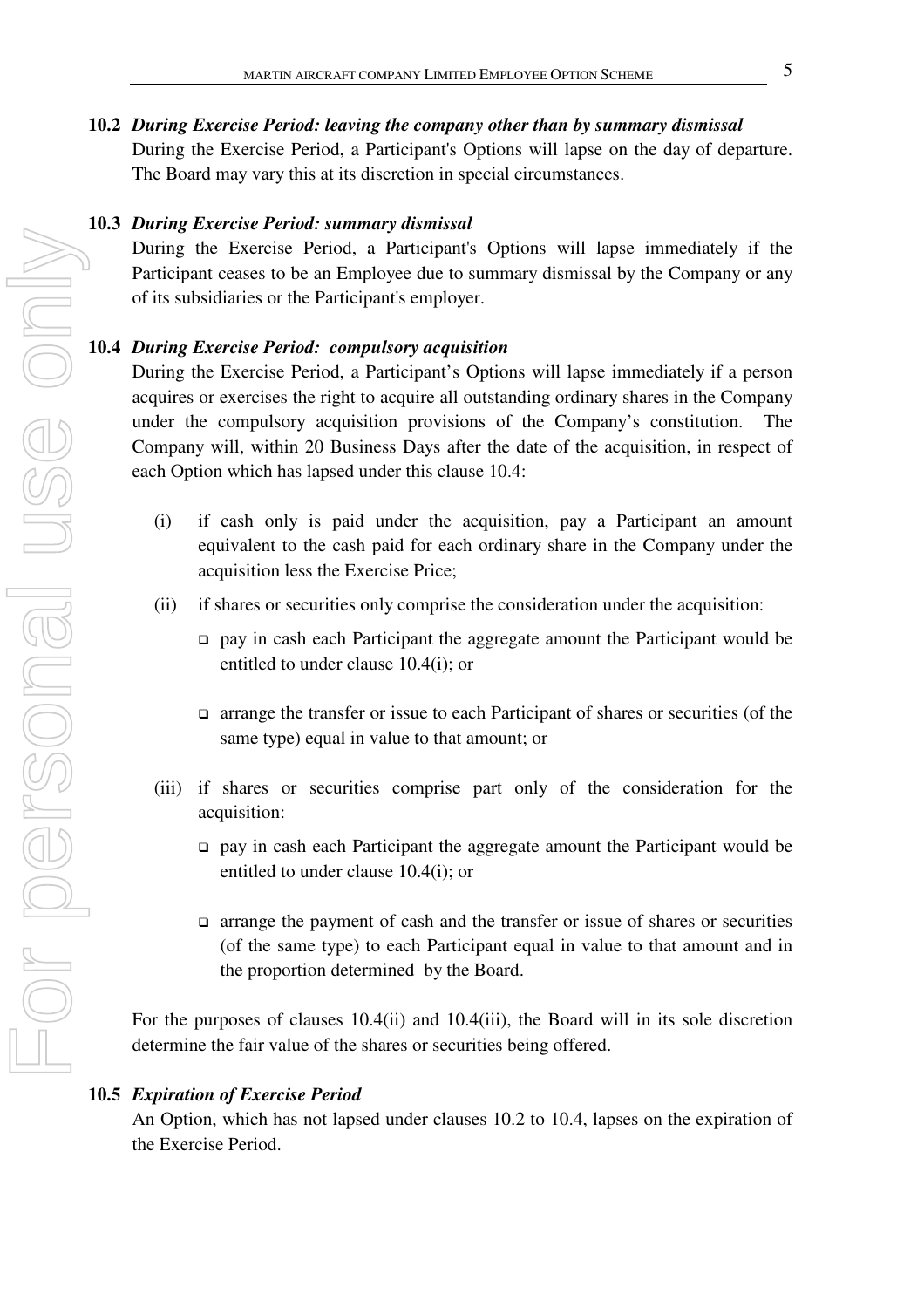## **11 Divestment**

## **11.1** *No transfer*

No Participant may transfer, assign, pledge, or grant any mortgage, lien, charge, security interest or other encumbrance (legal or equitable) over an Option.

## **11.2** *Cancellation*

Notwithstanding any other provision of the Scheme, if it believes it is in the best interest of the Company or the Participant, the Board may give notice to a Participant cancelling the Participant's Options for their fair value at the time of cancellation, to be determined by the Board after having received valuation advice.

## **11.3** *Offer to all shareholders*

During the Exercise Period, if a person offers to acquire all of the ordinary shares in the Company, any unvested options will lapse. Holders of vested options may participate in any offer to all shareholders. Notice will be given so holders can exercise their options prior to the sale or they may elect to net settle.

## **12 Amendment and termination**

#### **12.1** *Board's discretion*

The Board may from time to time amend the Scheme:

- (i) if it considers that the interests of Participants affected are not materially prejudiced; or
- (ii) with the prior written consent of Participants holding (in the aggregate) at least 75% of the Options on issue on the date of the amendment,

subject to clause 12.3.

## **12.2** *Termination*

The Board may terminate the Scheme, subject to clause 12.3.

#### **12.3** *Breach*

The Board:

- (i) may not amend or terminate the Scheme if this would give rise to a Breach; but
- (ii) may amend or terminate the Scheme if the Board considers that this would avoid giving rise to a Breach.

#### **12.4** *Notice to Participants*

The Board will give notice of any amendment to or termination of the Scheme to all Participants affected. Similarly, the Board will give notice of any adjustment to the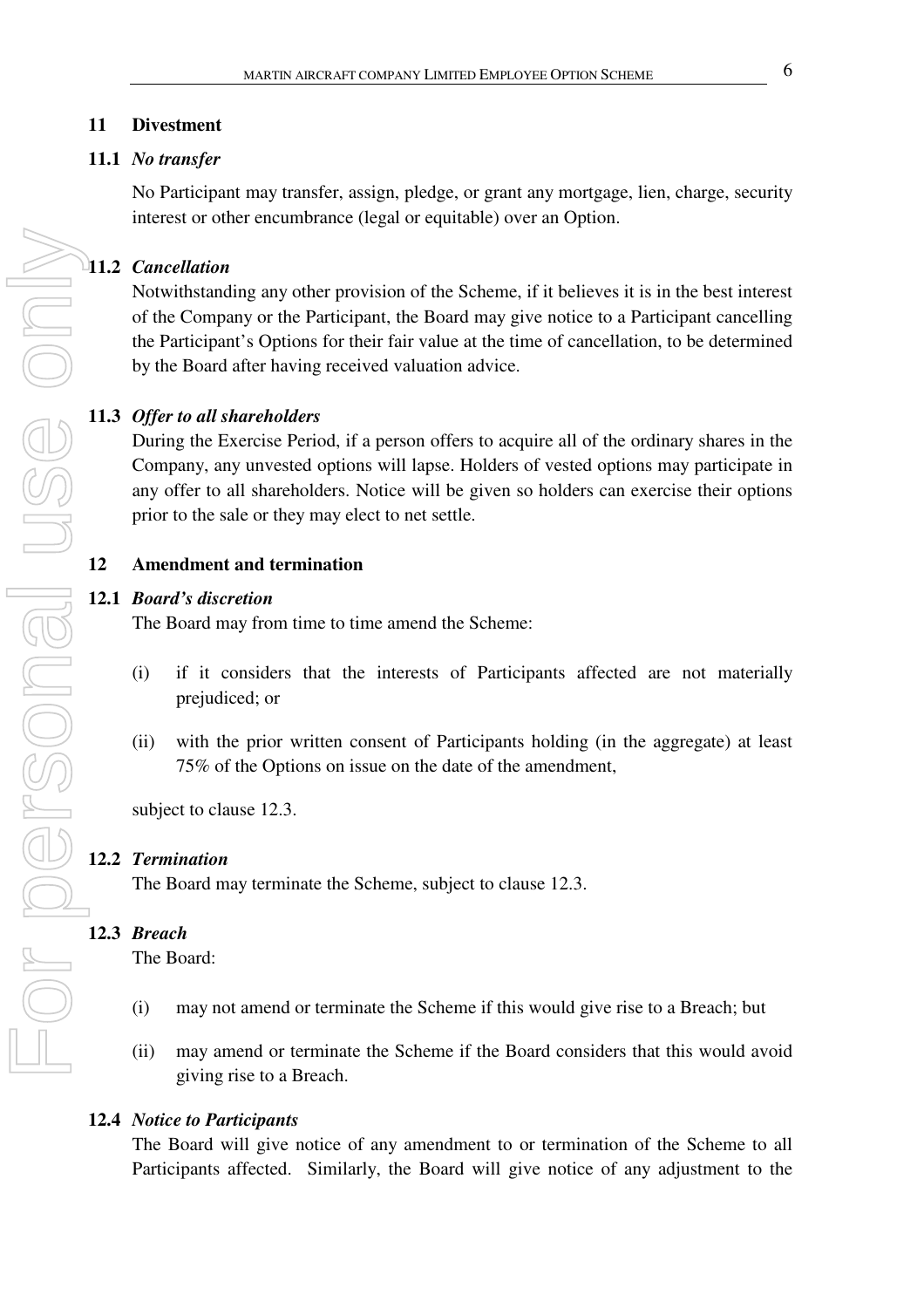Exercise Price and/or the number of ordinary shares in the Company to be received on the exercise of Options and/or any other step taken to all Participants affected.

## **13 Miscellaneous**

## **13.1** *Spirit of the Scheme*

If any circumstance arises which might result in the spirit and intent of the Scheme not being fulfilled, the Board will use all reasonable endeavours to effect any modification to the Scheme required to preserve that spirit and intent.

## **13.2** *Fractions*

If a calculation or adjustment under the Scheme produces a fraction of a cent or ordinary share in the Company, the product will be rounded to the nearest whole number favourable to the Participant.

## **13.3** *Delay*

No failure, delay or indulgence by the Board in exercising any power or right conferred on it under the Scheme will operate as a waiver of that power or right; nor will a single exercise of a power or right preclude further exercises, or the exercise of any other power or right under the Scheme.

## **13.4** *Notice*

All notices and communications required to be given or made under the Scheme will be in writing and addressed to the recipient at the address or facsimile number (if any) from time to time designated by the recipient. Unless any other designations are given, the addresses of the Company and a Participant (and the facsimile number of the Company) are those set out in the relevant letter of offer. Any notice or communication will be deemed to have been received:

- (i) at the time of delivery, if delivered by hand;
- (ii) on the second Business Day after the date of mailing, if sent by post or airmail with postage prepaid; or
- (iii) on the day on which confirmation of proper transmission is received (on transmission), if sent by facsimile.

#### **13.5** *Governing law*

The Scheme will be governed by and construed in accordance with New Zealand law.

#### **13.6** *Construction*

Unless the context requires otherwise: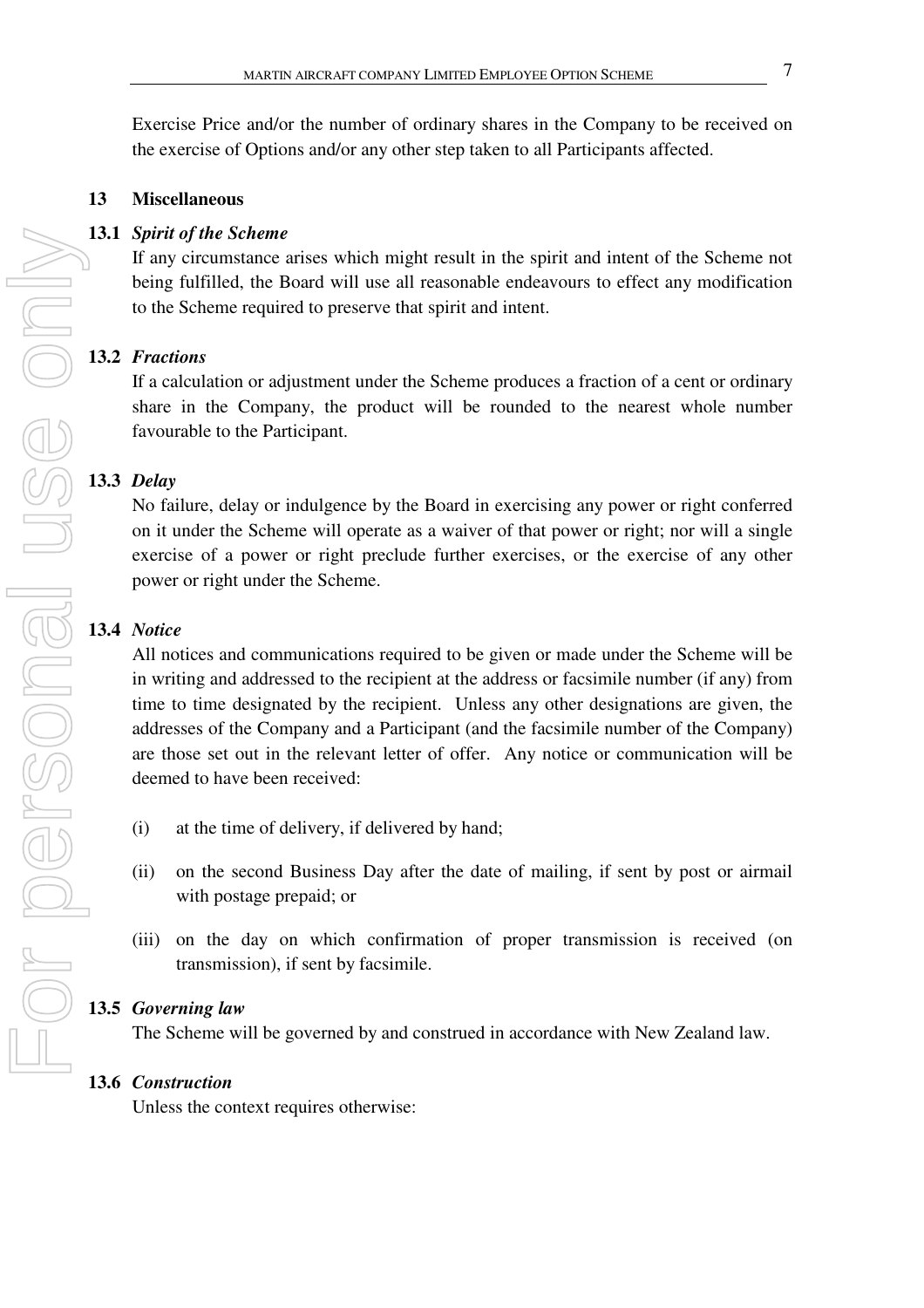- (i) the singular includes the plural and vice versa, and words importing any gender include the other genders;
- (ii) a reference to a *person* includes any individual, company, corporation, partnership, incorporated society, association or other legal entity;
- (iii) a reference to an *amendment* includes any deletion or addition;
- (iv) a reference to an enactment (statute or regulation) includes enactments in New Zealand and in any other jurisdiction affecting the Scheme, and is a reference to that enactment as amended, or any enactment substituted for that enactment; and
- (v) where a word or expression is defined in the Scheme, other parts of speech and grammatical forms of that word or expression have a corresponding meaning.